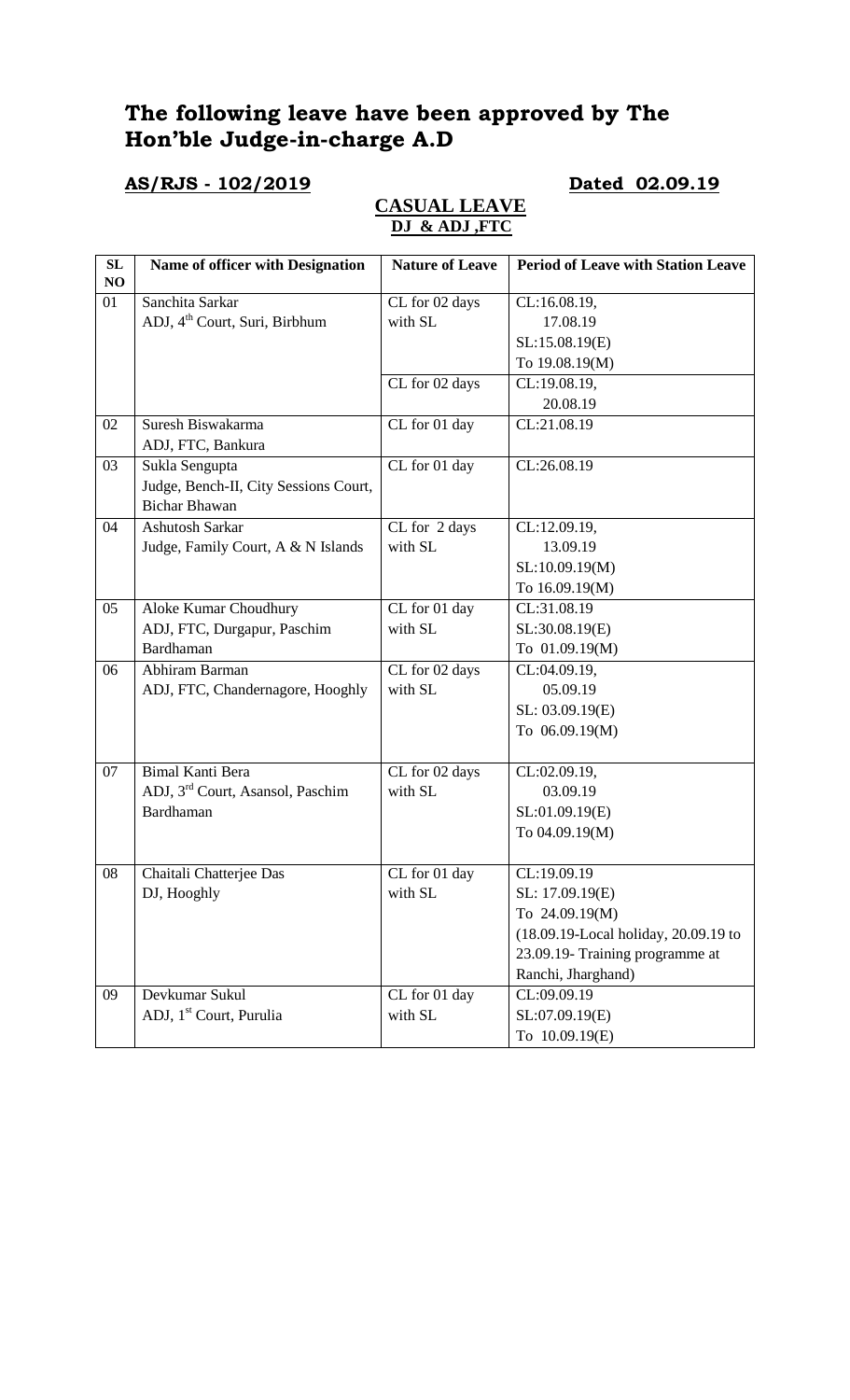| 10              | Har Govind Singh                                | CL for 01 day  | CL:02.09.19              |
|-----------------|-------------------------------------------------|----------------|--------------------------|
|                 | DJ, Purulia                                     | with SL        | SL:31.08.19(E)           |
|                 |                                                 |                | To 03.09.19(M)           |
| 11              | Madhuchhanda Bose                               | CL for 03 days | CL:11.09.19              |
|                 | Judge, Spl Court (E.C.Act)-ADJ, 2 <sup>nd</sup> | with SL        | To 13.09.19              |
|                 | Court, Coochbehar                               |                | SL:09.09.19(E)           |
|                 |                                                 |                | To 15.09.19(E)           |
| 12              | Manjusri Mondal                                 | CL for 02 days | CL:16.08.19,             |
|                 | ADJ, Amta, Howrah                               |                | 17.08.19                 |
| $\overline{13}$ | Nandan Deb Barman                               | CL for 01 day  | CL:09.09.19              |
|                 | ADJ, 3 <sup>rd</sup> Court, Purba Bardhaman     | with SL        | SL:07.09.19(E)           |
|                 |                                                 |                | To 11.09.19(M)           |
| 14              | Partha Sarathi Chatterjee                       | CL for 01 day  | CL:02.09.19              |
|                 | ADJ, 11 <sup>th</sup> Court, Alipore, 24pgs(S)  |                |                          |
| 15              | Raja Roy                                        | CL for 01 day  | CL:26.08.19              |
|                 | ADJ, 2 <sup>nd</sup> Court, Durgapur, Paschim   | with SL        | SL:22.08.19(E)           |
|                 | <b>Bardhaman</b>                                |                | To 27.08.19(M)           |
| 16              | <b>Suratheswar Mondal</b>                       | CL for 01 day  | CL:31.08.19              |
|                 | ADJ, 2 <sup>nd</sup> Court, Arambagh, Hooghly   |                |                          |
| 17              | Subhendu Samanta                                | CL for 01 day  | CL:27.08.19              |
|                 | DJ, Nadia                                       |                |                          |
| 18              | Sandip Karmakar                                 | CL for 01 day  | CL:20.07.19              |
|                 | ADJ, FTC, Coochbehar                            |                |                          |
|                 |                                                 | CL for 01 day  | CL:28.08.19              |
| 19              | Supratim Dasgupta                               | CL for 01 day  | CL:09.09.19              |
|                 | ADJ, 5 <sup>th</sup> Court, Krishnagar, Nadia   | with SL        | SL:07.09.19(E)           |
|                 |                                                 |                | To 11.09.19(M)           |
| 20              | Sujasha Mukherji                                | CL for 01 day  | CL:08.08.19              |
|                 | Judge, Bench-VII, City Civil Court              |                |                          |
| 21              | Sanjib Daruka                                   | CL for 02 days | CL:07.09.19,             |
|                 | Judge, Spl Court (MP & MLA                      | with SL        | 09.09.19                 |
|                 | Cases), Barasat, 24pgs(N)                       |                | SL:07.09.19(M)           |
|                 |                                                 |                | To 11.09.19(M)           |
| 22              | Sovan Kumar Mukhopadhyay                        | CL for 01 day  | CL:20.08.19              |
|                 | ADJ, 1 <sup>st</sup> Court, Asansol, Paschim    | with SL        | SL: 19.08.19(E)          |
|                 | <b>Bardhaman</b>                                |                | To 21.08.19(M)           |
|                 |                                                 | CL for 01 day  | CL:04.09.19              |
|                 |                                                 | with SL        | SL:03.09.19(E)           |
|                 |                                                 |                | To 05.09.19(M)           |
|                 |                                                 |                |                          |
| 23              | Tikendra Narayan Pradhan                        | CL for 01 day  | $\overline{CL}:09.09.19$ |
|                 | ADJ, FTC-I, Krishnagar, Nadia                   | with SL        | SL:07.09.19(E)           |
|                 |                                                 |                | To 11.09.19(M)           |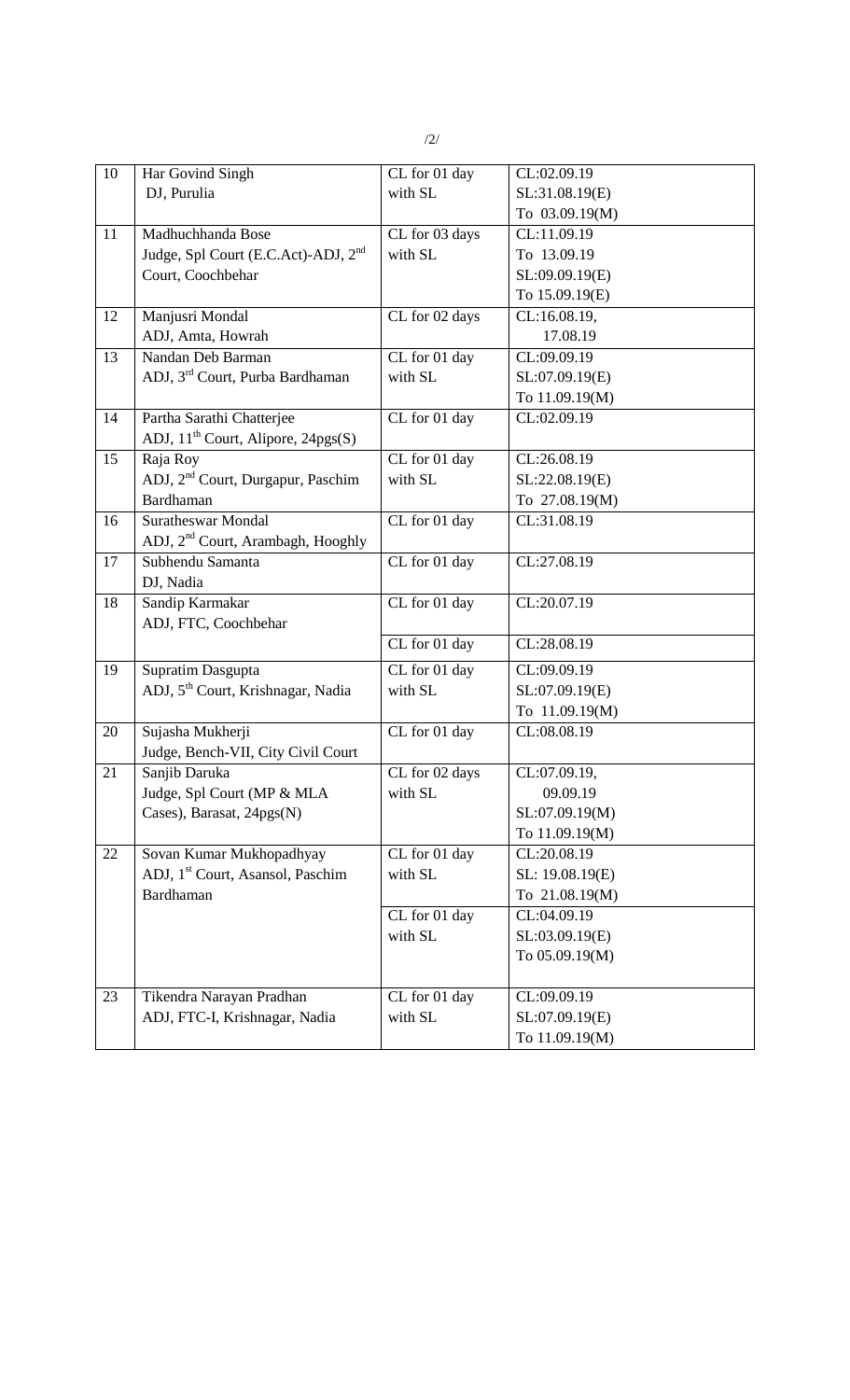| 24 | Kamal Sarkar                        | Cancellation of | Cancellation of CL:28.08.19 |
|----|-------------------------------------|-----------------|-----------------------------|
|    | ADJ, $1st$ Court, Alipore, 24pgs(S) | CL for 01 day   |                             |
|    |                                     |                 |                             |
| 25 | Manojyoti Bhattacharyya             | CL for 01 day   | CL:09.09.19                 |
|    | ADJ, 1 <sup>st</sup> Court, Bankura | with SL         | SL:07.09.19(E)              |
|    |                                     |                 | To 10.09.19(E)              |
| 26 | Madhumita Roy-III                   | CL for 03 days  | CL:14.08.19,                |
|    | ADJ, FTC-II, Kandi, Murshidabad     |                 | 16.08.19,                   |
|    |                                     |                 | 17.08.19                    |
| 27 | Mohd Aqil Saifi                     | CL for 01 day   | CL:13.08.19                 |
|    | ADJ, Kalimpong                      | with SL         | SL:09.08.19(E)              |
|    |                                     |                 | To 14.08.19(M)              |

## Submitted

Sd/

**Registrar (Judicial Service)**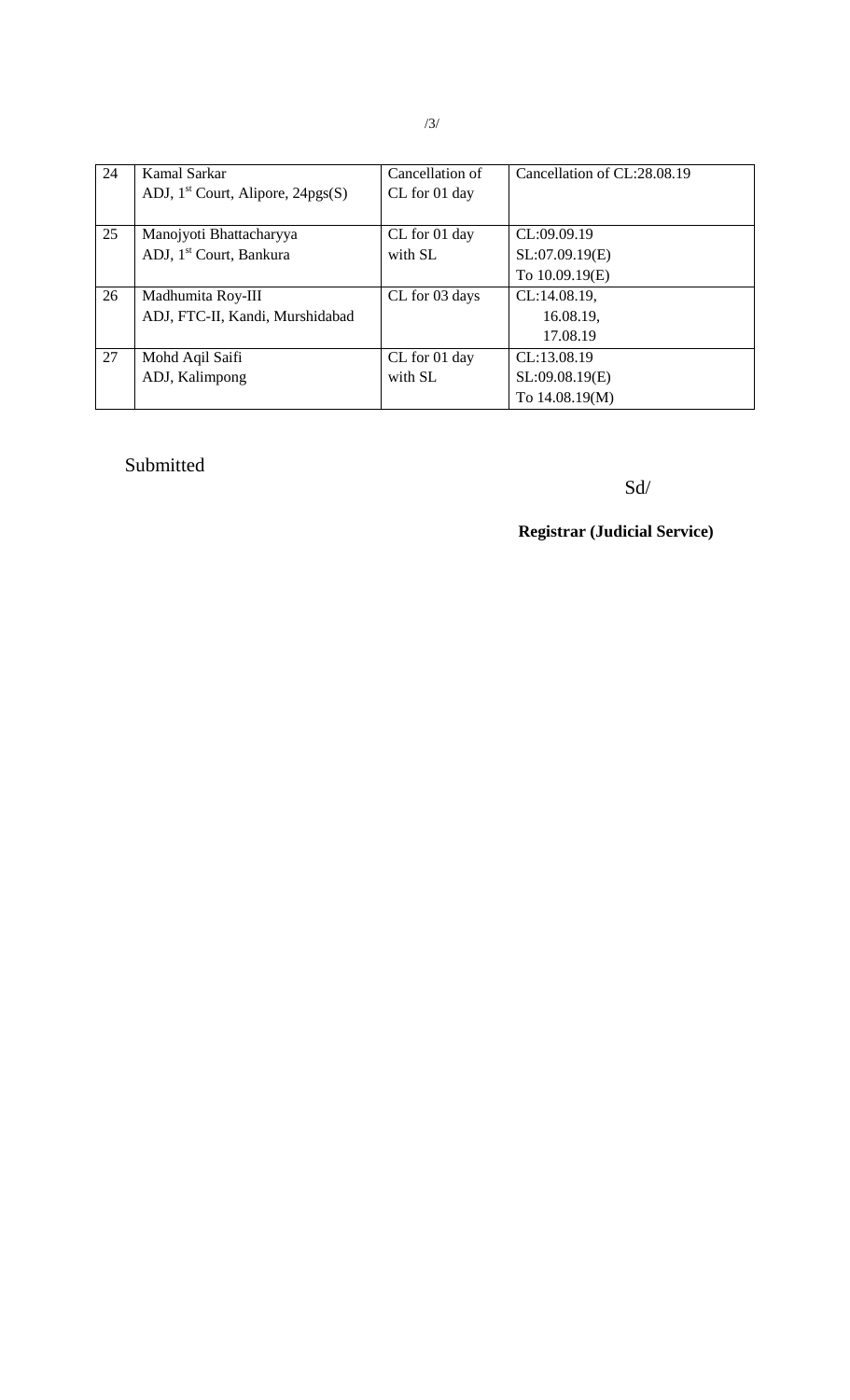### **The following leave have been approved by the Hon'ble Judge-in-Charge A.D.**

## **AS/RJS- 98 /2019 Dated : 02.09.2019**

#### **DJ / ADJ**

| <b>SL</b><br>NO  | Name of officer with<br><b>Designation</b>                           | <b>Nature of Leave</b>     | <b>Period of Leave with Station</b><br>Leave |
|------------------|----------------------------------------------------------------------|----------------------------|----------------------------------------------|
| 1.               | Smt. Suparna Ray<br>ADJ, $2nd$ Court, Balurghat,<br>Dakshin Dinajpur | Commuted Leave for 06 days | From 29.07.2019 to 03.08.2019                |
| $\overline{2}$ . | Sri Rajesh Kumar Singh ADJ,<br>Mekhliganj,<br>Cooch Behar            | Earned Leave for 03 days   | From 04.07.2019 to 06.07.2019                |
| 3.               | Sri Nirvan Khesong, ADJ,<br>Mathabhanga, Cooch Behar                 | Commuted Leave for 03 days | From 31.07.2019 to 02.08.2019                |
| 4.               | Do                                                                   | Earned Leave for 04 days   | From 03.09.2019 to 06.09.2019                |

#### **CJ(JD)**

| SL<br>N <sub>O</sub> | Name of officer with<br><b>Designation</b>                                             | <b>Nature of Leave</b>                                                                                          | <b>Period of Leave with Station</b><br>Leave |
|----------------------|----------------------------------------------------------------------------------------|-----------------------------------------------------------------------------------------------------------------|----------------------------------------------|
| 5.                   | Smt. Aparna Chatterjee<br>$CJ(JD)$ , 3 <sup>rd</sup> Court, Serampore,<br>Hooghly      | Commuted Leave for 19 days                                                                                      | From 19.07.2019 to 06.08.2019                |
| 6.                   | Smt. Sarmistha Bose<br>$CJ(JD)$ , 1 <sup>st</sup> Court, Asansol,<br>Paschim Bardhaman | <b>Cancellation Child Care Leave</b><br>for 19 days which is approved<br>by this Hon'ble Court on<br>25.07.2019 | From 16.07.2019 to 03.08.2019                |
|                      |                                                                                        | Child Care Leave for 25 days                                                                                    | From 16.07.2019 to 09.08.2019                |
| 7.                   | Mr. Saloar Alam,<br>$CJ(JD)$ , $2nd$ Court, Howrah                                     | Earned Leave for 05 days                                                                                        | From 13.08.2019 to 17.08.2019                |
| 8.                   | Smt. Dibyasree Das<br>CJ(JD), Nabadwip, Nadia                                          | Earned Leave for 33 days                                                                                        | From 17.07.2019 to 18.08.2019                |

**JM**

| SL             | Name of officer with                        | <b>Nature of Leave</b>       | <b>Period of Leave with Station</b> |
|----------------|---------------------------------------------|------------------------------|-------------------------------------|
| N <sub>O</sub> | <b>Designation</b>                          |                              | Leave                               |
| 9.             | Smt. Juin Datta<br>JM, $2nd$ Court, Purulia | Child Care Leave for 20 days | From 02.09.2019 to 21.09.2019       |